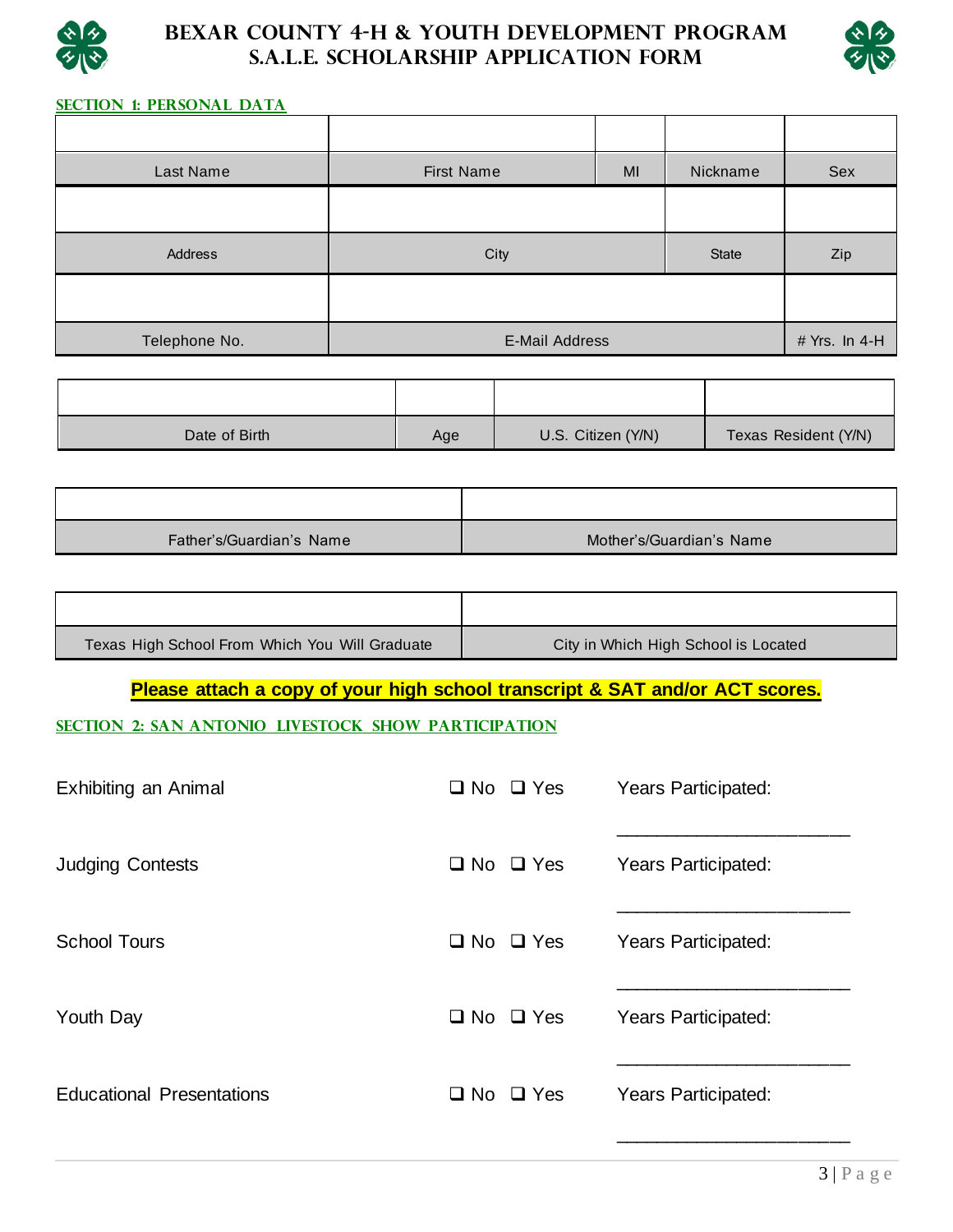



### **SECTION 3: College/University Career Plans**

| College(s)/University(s) You Plan to Attend | Have You Been Accepted?<br>(Yes/No) |
|---------------------------------------------|-------------------------------------|
|                                             |                                     |
|                                             |                                     |
|                                             |                                     |
|                                             |                                     |
| Undergraduate Degree(s) You Plan to Pursue  | Major or Minor?                     |
|                                             |                                     |

| Department/College in which this Major is Offered | What is Your Preferred Career Choice? |
|---------------------------------------------------|---------------------------------------|

Provide a short narrative on how you have prepared yourself to have an awareness of and understanding about the major(s) and career(s) you wish to pursue. **DO NOT ADD PAGES!**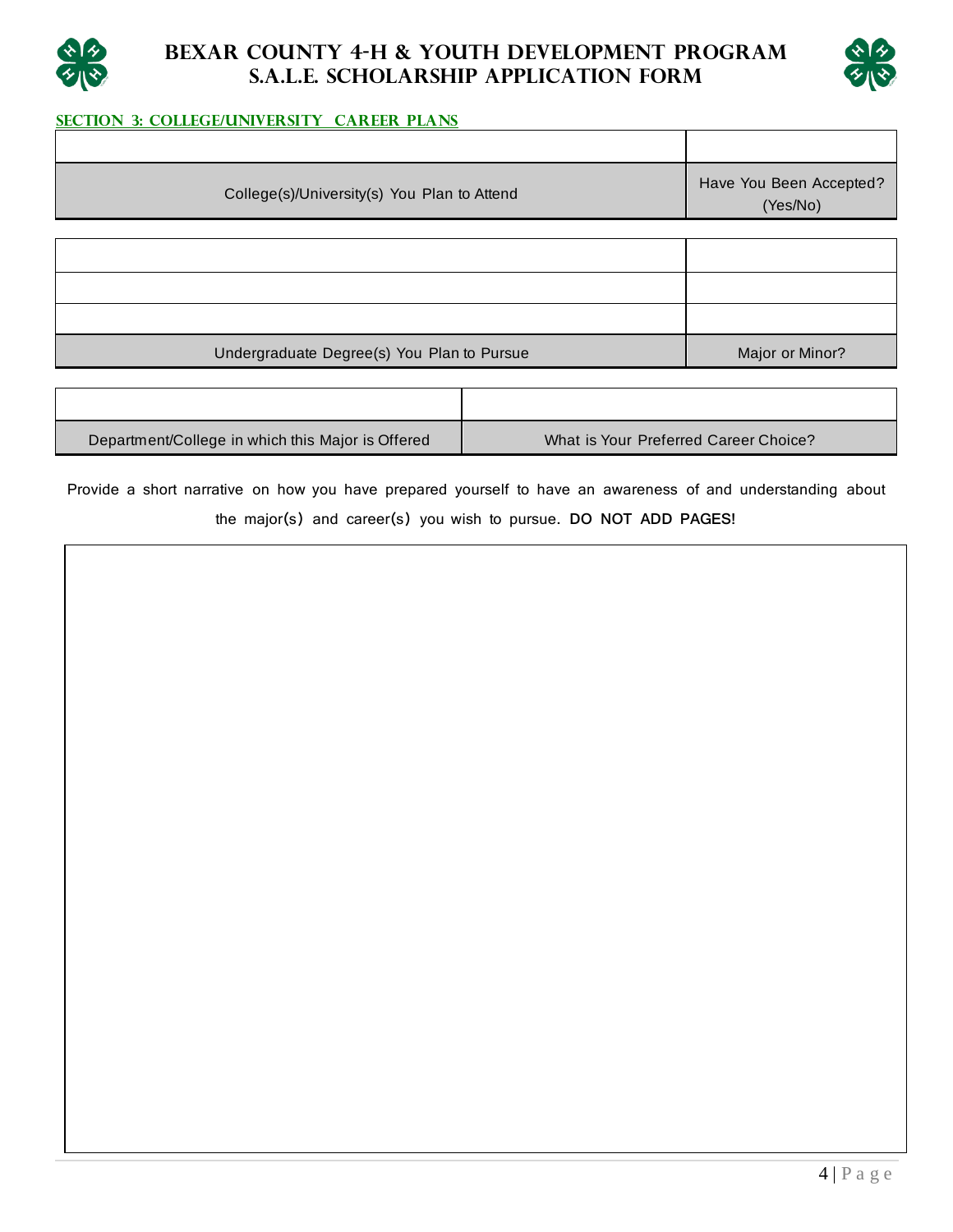



#### **Section 4: Financial Information**

Family's Taxable Annual Income \$\_\_\_\_\_\_\_\_\_\_\_\_\_\_\_\_\_

How many Siblings (#)  $\qquad \qquad$  How many Siblings in College (#)

Live with Both Parents(Y/N) \_\_\_\_\_\_\_\_ Live in a Single Parent Household(Y/N) \_\_\_\_\_\_

#### **I have NOT received a \$20,000 Academic S.A.L.E. Scholarship**

**from the following entities: Texas 4-H Foundation, Texas FFA or my Local Chapter FFA Organization. Financial Assistance:**

List all the names and amounts of all scholarships/loans/grants for which you have applied and indicate if you have received confirmation.

| Name of Scholarship, Loan, or Grant. | Type (Scholarship/Grant/Loan) | Total \$ Value | <b>Status (Confirmed/Pending)</b> |
|--------------------------------------|-------------------------------|----------------|-----------------------------------|
|                                      |                               |                |                                   |
|                                      |                               |                |                                   |
|                                      |                               |                |                                   |
|                                      |                               |                |                                   |
|                                      |                               |                |                                   |
|                                      |                               |                |                                   |
|                                      |                               |                |                                   |

Provide a short narrative of why you believe you need and should receive financial assistance in receiving this

scholarship to attend the college/university of your choice. **DO NOT ADD PAGES!**